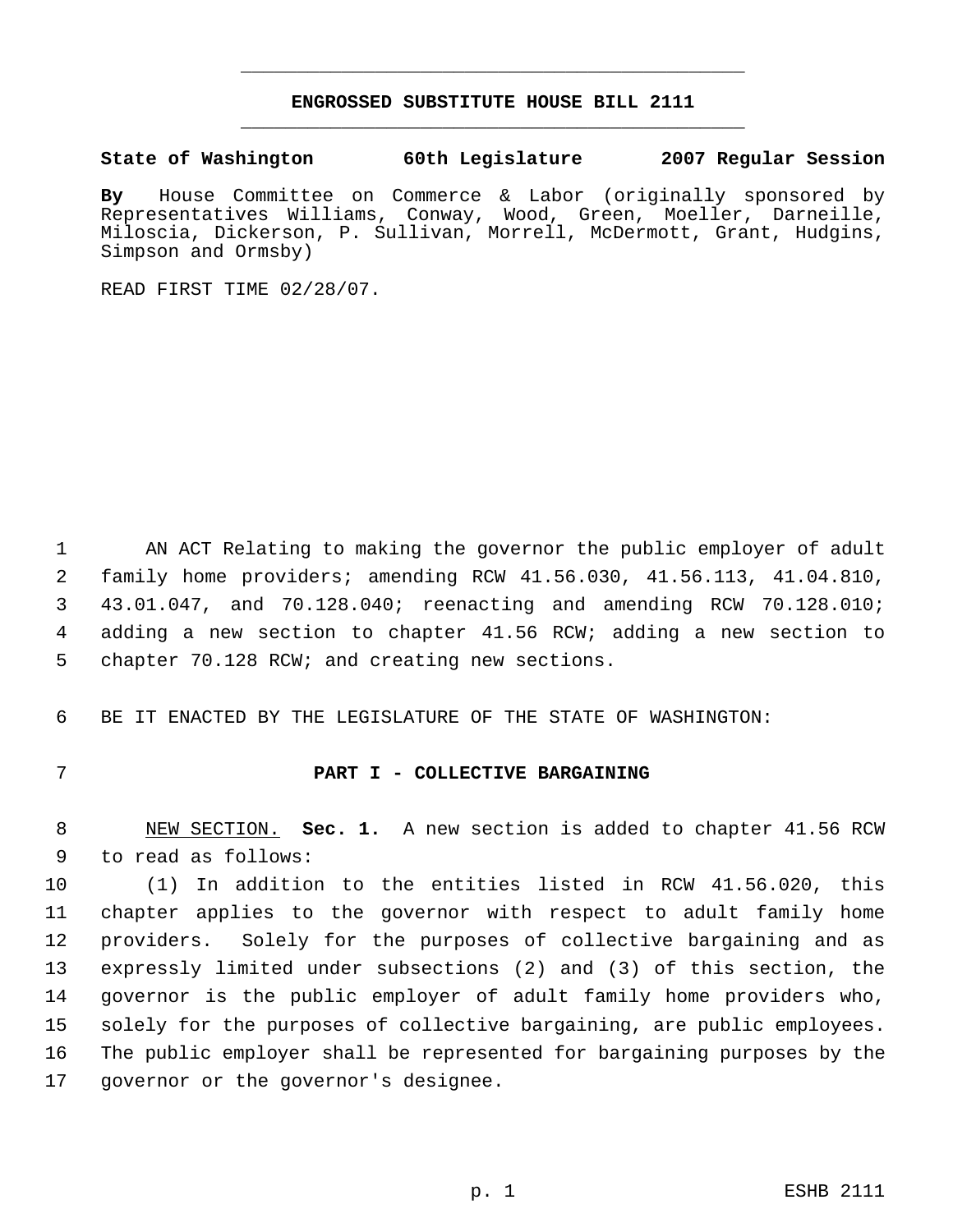(2) There shall be collective bargaining, as defined in RCW 41.56.030, between the governor and adult family home providers, except as follows:

 (a) A statewide unit of all adult family home providers is the only unit appropriate for purposes of collective bargaining under RCW 41.56.060.

 (b) The exclusive bargaining representative of adult family home providers in the unit specified in (a) of this subsection shall be the representative chosen in an election conducted pursuant to RCW 41.56.070.

 Bargaining authorization cards furnished as the showing of interest in support of any representation petition or motion for intervention filed under this section shall be exempt from disclosure under chapter 42.56 RCW.

 (c) Notwithstanding the definition of "collective bargaining" in RCW 41.56.030(4), the scope of collective bargaining for adult family home providers under this section shall be limited solely to: (i) Economic compensation, such as manner and rate of subsidy and reimbursement, including tiered reimbursements; (ii) health and welfare benefits; (iii) professional development and training; (iv) labor- management committees; (v) grievance procedures; and (vi) other economic matters. Retirement benefits shall not be subject to collective bargaining. By such obligation neither party shall be compelled to agree to a proposal or be required to make a concession unless otherwise provided in this chapter.

 (d) In addition to the entities listed in the mediation and interest arbitration provisions of RCW 41.56.430 through 41.56.470 and 41.56.480, the provisions apply to the governor or the governor's designee and the exclusive bargaining representative of adult family home providers, except that:

 (i) In addition to the factors to be taken into consideration by an interest arbitration panel under RCW 41.56.465, the panel shall consider the financial ability of the state to pay for the compensation and benefit provisions of a collective bargaining agreement.

 (ii) The decision of the arbitration panel is not binding on the legislature and, if the legislature does not approve the request for funds necessary to implement the compensation and benefit provisions of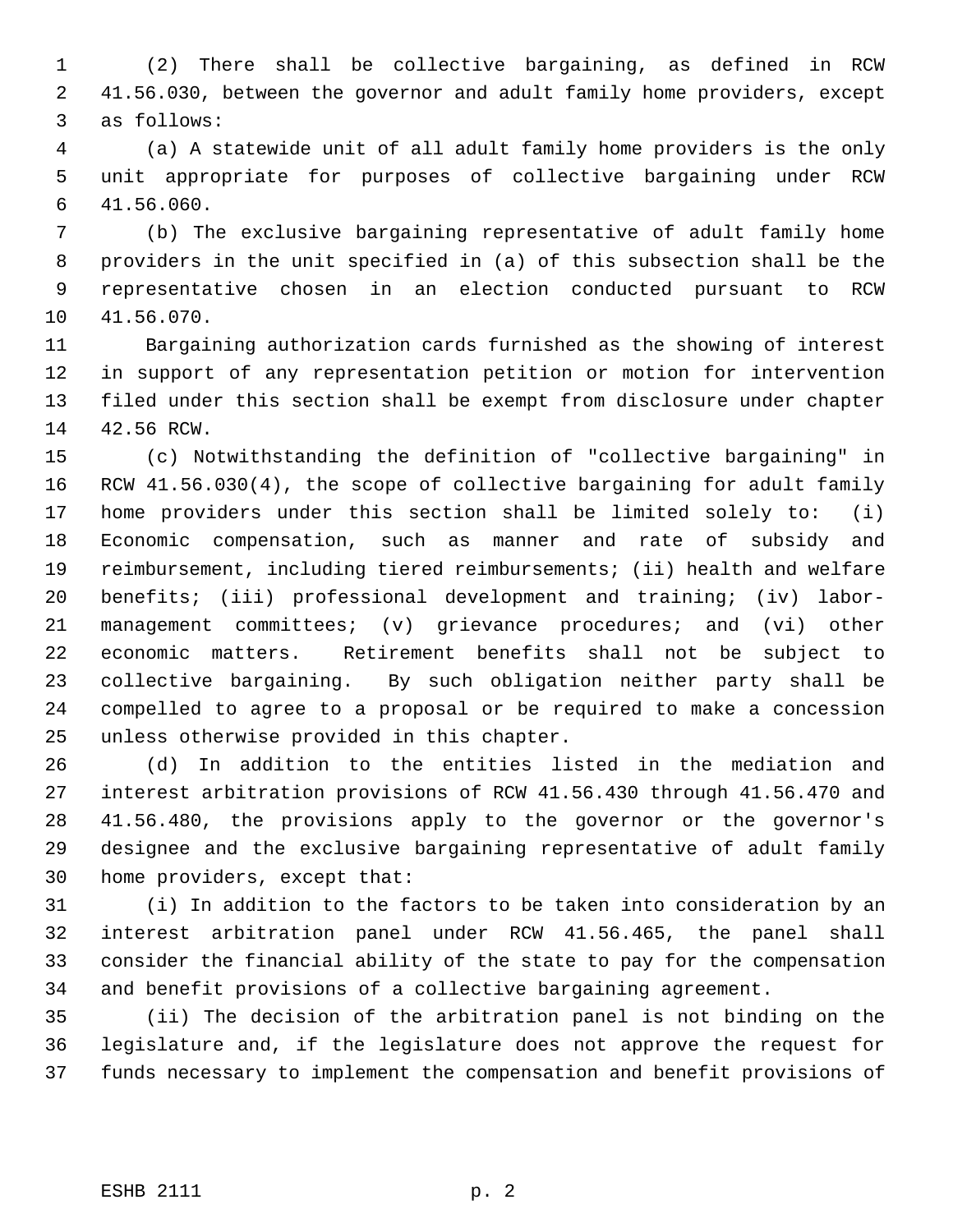the arbitrated collective bargaining agreement, the decision is not binding on the state.

(e) Adult family home providers do not have the right to strike.

 (3) Adult family home providers who are public employees solely for the purposes of collective bargaining under subsection (1) of this section are not, for that reason, employees of the state for any other purpose. This section applies only to the governance of the collective bargaining relationship between the employer and adult family home providers as provided in subsections (1) and (2) of this section.

(4) This section does not create or modify:

 (a) The department's authority to establish a plan of care for each consumer or its core responsibility to manage long-term care services under chapter 70.128 RCW, including determination of the level of care that each consumer is eligible to receive. However, at the request of the exclusive bargaining representative, the governor or the governor's designee appointed under chapter 41.80 RCW shall engage in collective bargaining, as defined in RCW 41.56.030(4), with the exclusive bargaining representative over how the department's core responsibility affects hours of work for adult family home providers. This subsection shall not be interpreted to require collective bargaining over an individual consumer's plan of care;

 (b) The department's obligation to comply with the federal medicaid statute and regulations and the terms of any community-based waiver granted by the federal department of health and human services and to ensure federal financial participation in the provision of the services;

 (c) The legislature's right to make programmatic modifications to the delivery of state services under chapter 70.128 RCW, including standards of eligibility of consumers and adult family home providers participating in the programs under chapter 70.128 RCW, and the nature of services provided. The governor shall not enter into, extend, or renew any agreement under this chapter that does not expressly reserve 33 the legislative rights described in this subsection  $(4)(c)i$ 

 (d) The residents', parents', or legal guardians' right to choose 35 and terminate the services of any licensed adult family home provider; and

(e) RCW 43.43.832, 43.20A.205, or 74.15.130.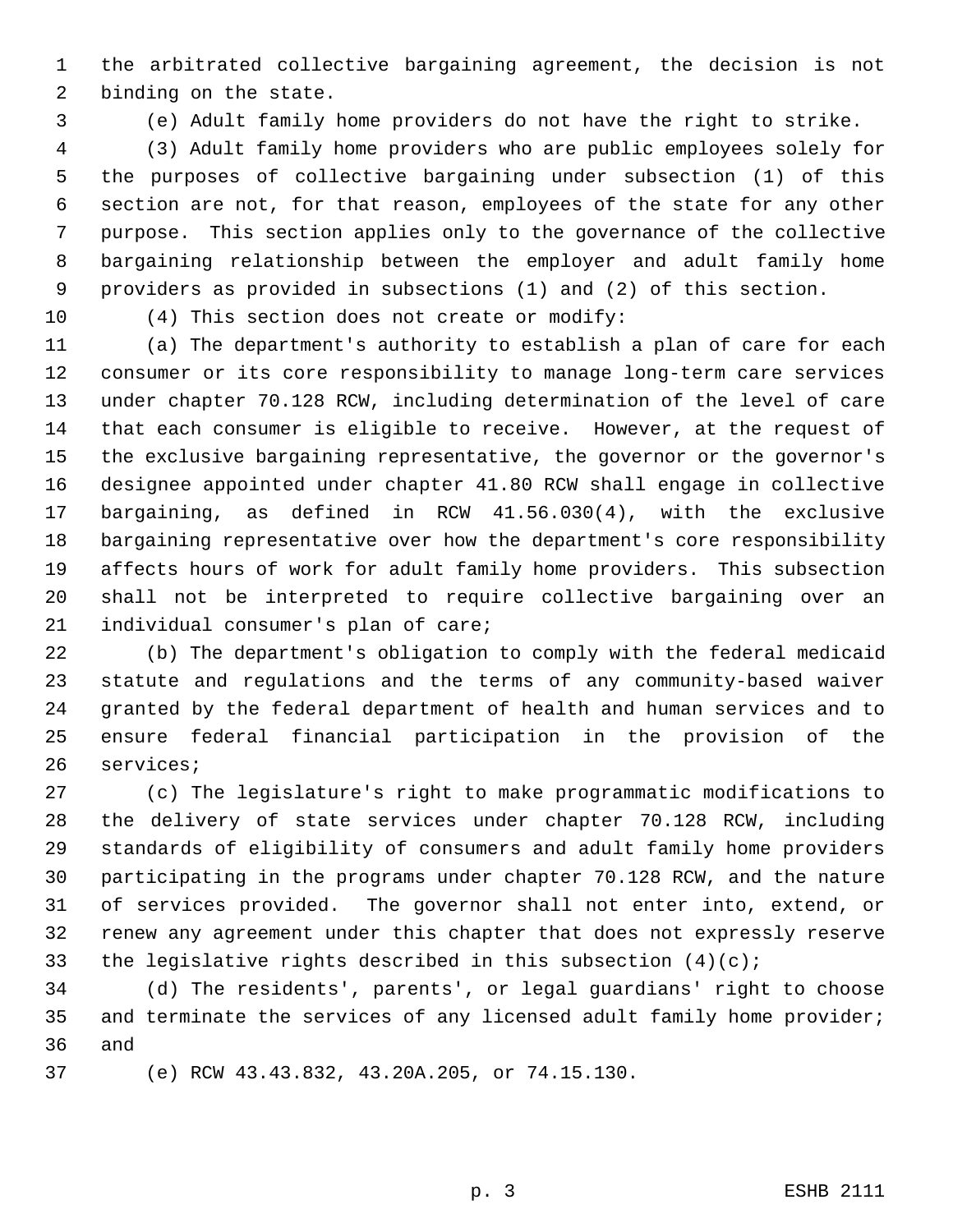(5) Upon meeting the requirements of subsection (6) of this section, the governor must submit, as a part of the proposed biennial or supplemental operating budget submitted to the legislature under RCW 43.88.030, a request for funds necessary to implement the compensation and benefit provisions of a collective bargaining agreement entered into under this section or for legislation necessary to implement the agreement.

 (6) A request for funds necessary to implement the compensation and benefit provisions of a collective bargaining agreement entered into under this section shall not be submitted by the governor to the legislature unless the request has been:

 (a) Submitted to the director of financial management by October 1st prior to the legislative session at which the requests are to be considered; and

 (b) Certified by the director of financial management as financially feasible for the state or reflective of a binding decision of an arbitration panel reached under subsection (2)(d) of this section.

 (7) The legislature must approve or reject the submission of the request for funds as a whole. If the legislature rejects or fails to act on the submission, any collective bargaining agreement must be reopened for the sole purpose of renegotiating the funds necessary to implement the agreement.

 (8) If, after the compensation and benefit provisions of an agreement are approved by the legislature, a significant revenue shortfall occurs resulting in reduced appropriations, as declared by proclamation of the governor or by resolution of the legislature, both parties shall immediately enter into collective bargaining for a mutually agreed upon modification of the agreement.

 (9) After the expiration date of any collective bargaining agreement entered into under this section, all of the terms and conditions specified in the agreement remain in effect until the effective date of a subsequent agreement, not to exceed one year from the expiration date stated in the agreement.

 (10) In enacting this section, the legislature intends to provide state action immunity under federal and state antitrust laws for the joint activities of adult family home providers and their exclusive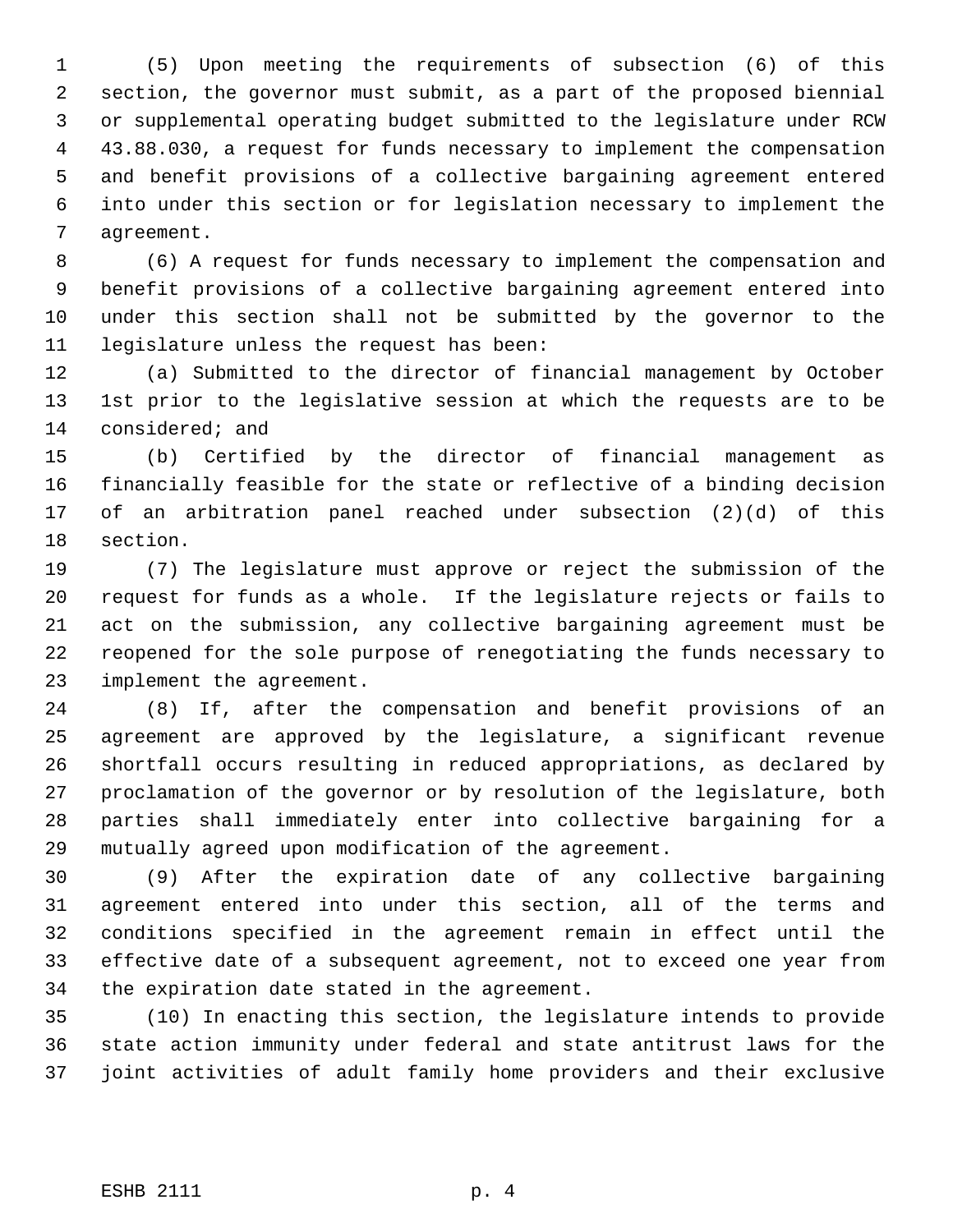bargaining representative to the extent the activities are authorized

by this chapter.

 **Sec. 2.** RCW 41.56.030 and 2006 c 54 s 2 are each amended to read as follows:

As used in this chapter:

 (1) "Public employer" means any officer, board, commission, council, or other person or body acting on behalf of any public body governed by this chapter, or any subdivision of such public body. For the purposes of this section, the public employer of district court or superior court employees for wage-related matters is the respective county legislative authority, or person or body acting on behalf of the legislative authority, and the public employer for nonwage-related matters is the judge or judge's designee of the respective district court or superior court.

 (2) "Public employee" means any employee of a public employer except any person (a) elected by popular vote, or (b) appointed to office pursuant to statute, ordinance or resolution for a specified term of office as a member of a multimember board, commission, or committee, whether appointed by the executive head or body of the public employer, or (c) whose duties as deputy, administrative assistant or secretary necessarily imply a confidential relationship to (i) the executive head or body of the applicable bargaining unit, or (ii) any person elected by popular vote, or (iii) any person appointed to office pursuant to statute, ordinance or resolution for a specified term of office as a member of a multimember board, commission, or committee, whether appointed by the executive head or body of the public employer, or (d) who is a court commissioner or a court magistrate of superior court, district court, or a department of a district court organized under chapter 3.46 RCW, or (e) who is a personal assistant to a district court judge, superior court judge, or court commissioner. For the purpose of (e) of this subsection, no more than one assistant for each judge or commissioner may be excluded from a bargaining unit.

 (3) "Bargaining representative" means any lawful organization which has as one of its primary purposes the representation of employees in their employment relations with employers.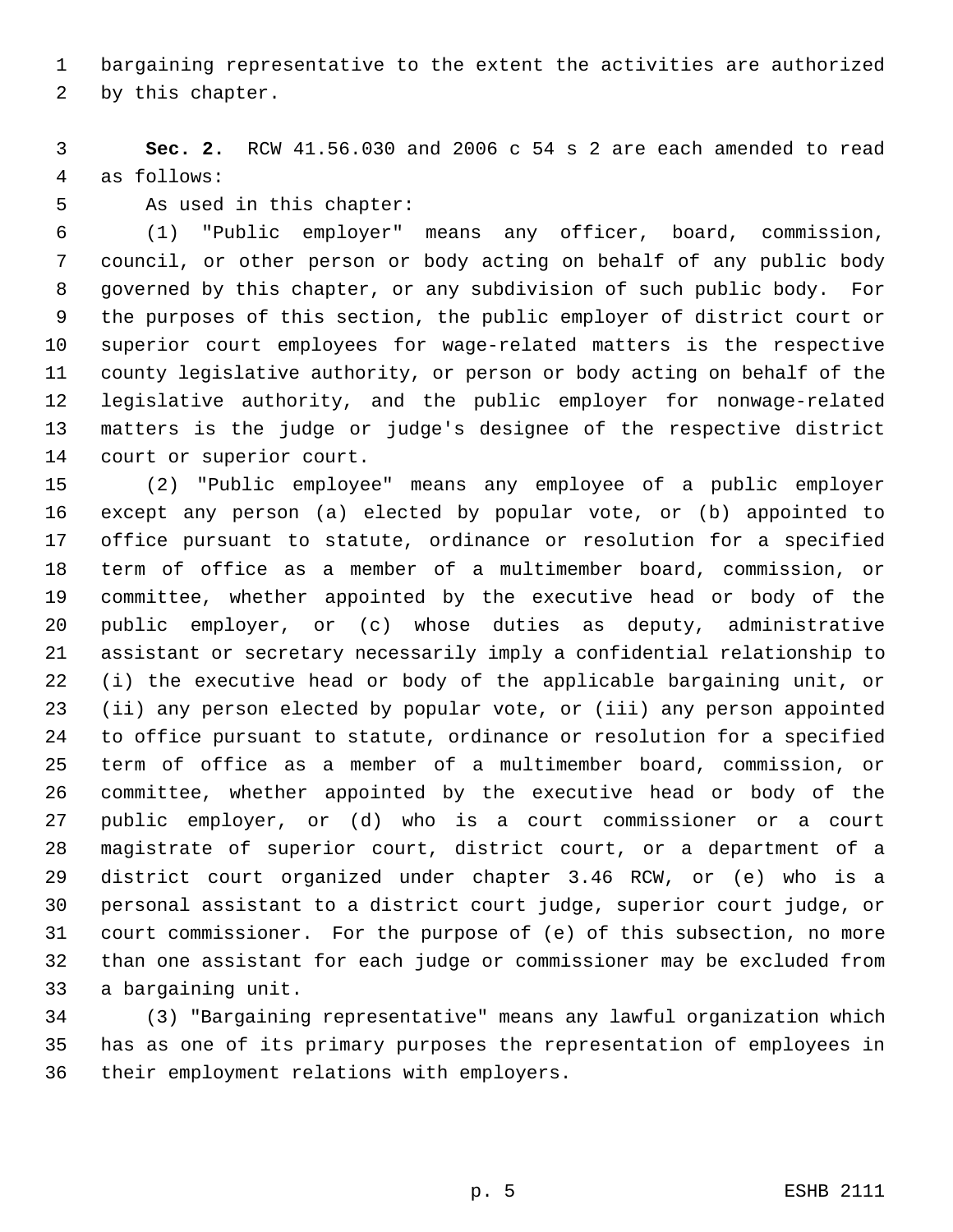(4) "Collective bargaining" means the performance of the mutual obligations of the public employer and the exclusive bargaining representative to meet at reasonable times, to confer and negotiate in good faith, and to execute a written agreement with respect to grievance procedures and collective negotiations on personnel matters, including wages, hours and working conditions, which may be peculiar to an appropriate bargaining unit of such public employer, except that by such obligation neither party shall be compelled to agree to a proposal or be required to make a concession unless otherwise provided in this chapter.

(5) "Commission" means the public employment relations commission.

 (6) "Executive director" means the executive director of the commission.

 (7) "Uniformed personnel" means: (a) Law enforcement officers as defined in RCW 41.26.030 employed by the governing body of any city or town with a population of two thousand five hundred or more and law enforcement officers employed by the governing body of any county with a population of ten thousand or more; (b) correctional employees who are uniformed and nonuniformed, commissioned and noncommissioned security personnel employed in a jail as defined in RCW 70.48.020(5), by a county with a population of seventy thousand or more, and who are trained for and charged with the responsibility of controlling and maintaining custody of inmates in the jail and safeguarding inmates from other inmates; (c) general authority Washington peace officers as defined in RCW 10.93.020 employed by a port district in a county with a population of one million or more; (d) security forces established under RCW 43.52.520; (e) fire fighters as that term is defined in RCW 41.26.030; (f) employees of a port district in a county with a population of one million or more whose duties include crash fire rescue or other fire fighting duties; (g) employees of fire departments of public employers who dispatch exclusively either fire or emergency medical services, or both; or (h) employees in the several classes of advanced life support technicians, as defined in RCW 18.71.200, who are employed by a public employer.

 (8) "Institution of higher education" means the University of Washington, Washington State University, Central Washington University, Eastern Washington University, Western Washington University, The Evergreen State College, and the various state community colleges.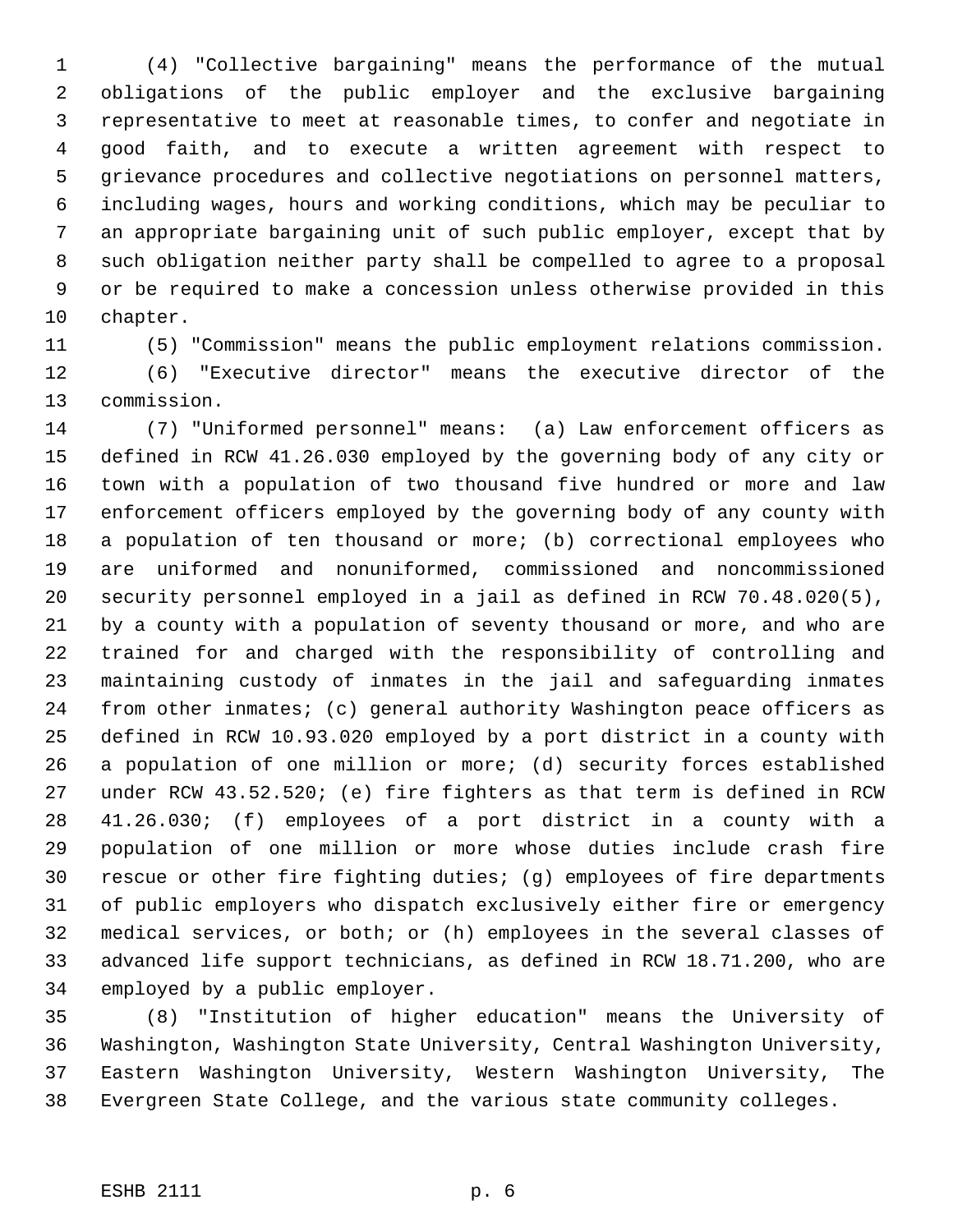(9) "Home care quality authority" means the authority under chapter 74.39A RCW.

 (10) "Individual provider" means an individual provider as defined in RCW 74.39A.240(4) who, solely for the purposes of collective bargaining, is a public employee as provided in RCW 74.39A.270.

 (11) "Child care subsidy" means a payment from the state through a child care subsidy program established pursuant to RCW 74.12.340 or 74.08A.340, 45 C.F.R. Sec. 98.1 through 98.17, or any successor program.

 (12) "Family child care provider" means a person who: (a) Provides regularly scheduled care for a child or children in the home of the provider or in the home of the child or children for periods of less than twenty-four hours or, if necessary due to the nature of the parent's work, for periods equal to or greater than twenty-four hours; (b) receives child care subsidies; and (c) is either licensed by the state under RCW 74.15.030 or is exempt from licensing under chapter 74.15 RCW.

 (13) "Adult family home provider" means a provider as defined in RCW 70.128.010 who receives payments from the medicaid and state-funded long-term care programs.

 **Sec. 3.** RCW 41.56.113 and 2006 c 54 s 3 are each amended to read as follows:

 (1) Upon the written authorization of an individual provider (( $\theta$ r)), a family child care provider, or an adult family home provider within the bargaining unit and after the certification or recognition of the bargaining unit's exclusive bargaining representative, the state as payor, but not as the employer, shall, subject to subsection (3) of this section, deduct from the payments to an individual provider (( $\theta$ r)), a family child care provider, or an adult family home provider the monthly amount of dues as certified by the secretary of the exclusive bargaining representative and shall transmit the same to the treasurer of the exclusive bargaining representative.

 (2) If the governor and the exclusive bargaining representative of 34 a bargaining unit of individual providers  $((\theta \hat{r}))$ , family child care providers, or adult family home providers enter into a collective bargaining agreement that: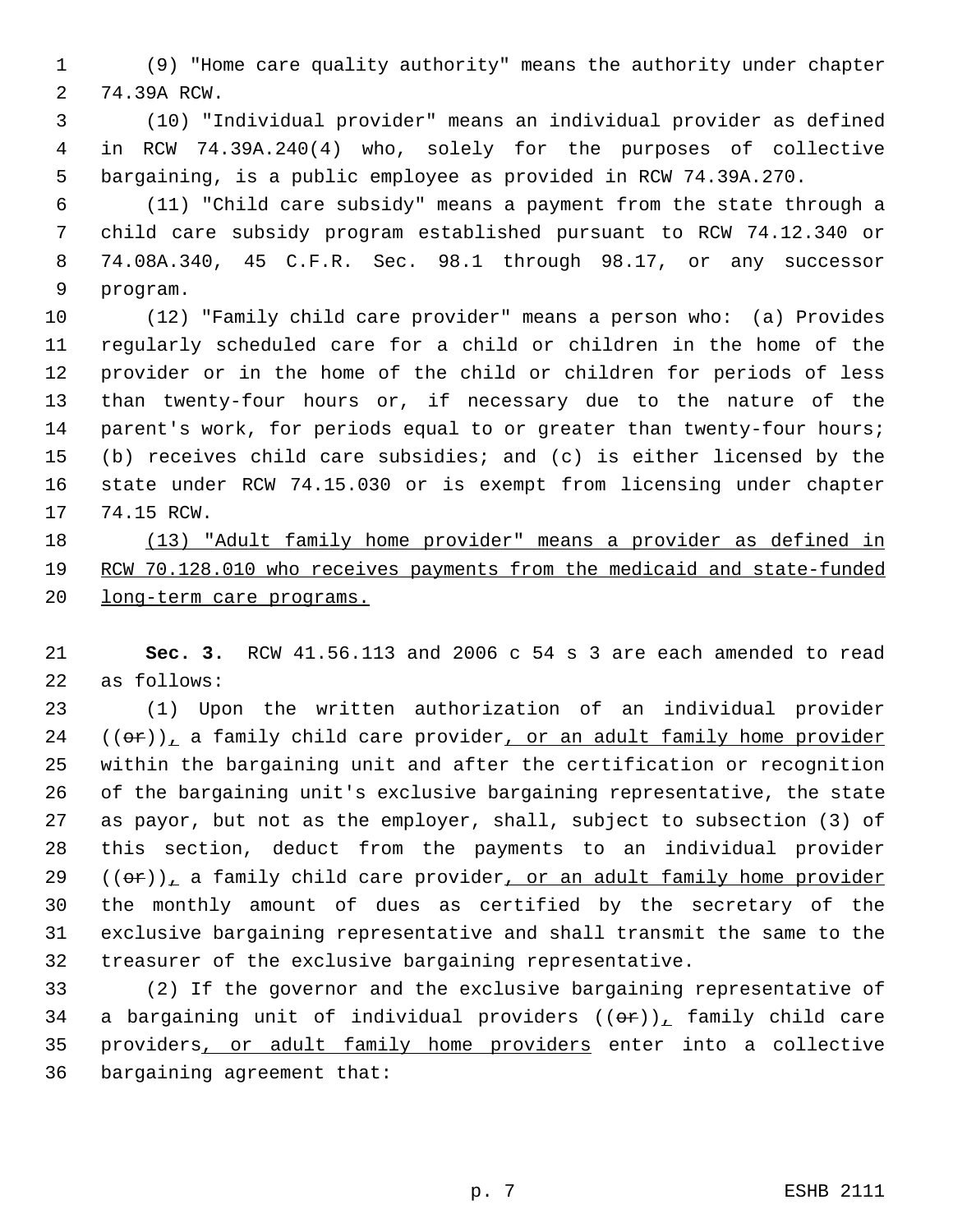(a) Includes a union security provision authorized in RCW 41.56.122, the state as payor, but not as the employer, shall, subject to subsection (3) of this section, enforce the agreement by deducting from the payments to bargaining unit members the dues required for membership in the exclusive bargaining representative, or, for nonmembers thereof, a fee equivalent to the dues; or

 (b) Includes requirements for deductions of payments other than the deduction under (a) of this subsection, the state, as payor, but not as the employer, shall, subject to subsection (3) of this section, make such deductions upon written authorization of the individual provider  $((or the))_1$  family child care provider, or adult family home provider.

 (3)(a) The initial additional costs to the state in making 13 deductions from the payments to individual providers  $((\theta \hat{r}))$ , family child care providers, and adult family home providers under this section shall be negotiated, agreed upon in advance, and reimbursed to the state by the exclusive bargaining representative.

 (b) The allocation of ongoing additional costs to the state in 18 making deductions from the payments to individual providers  $((\theta \cdot \mathbf{r}))$ 19 family child care providers, or adult family home providers under this section shall be an appropriate subject of collective bargaining between the exclusive bargaining representative and the governor unless prohibited by another statute. If no collective bargaining agreement containing a provision allocating the ongoing additional cost is entered into between the exclusive bargaining representative and the governor, or if the legislature does not approve funding for the 26 collective bargaining agreement as provided in RCW 74.39A.300  $((\theta \cdot \mathbf{r}))$ 27 41.56.028, or section 1 of this act, as applicable, the ongoing additional costs to the state in making deductions from the payments to 29 individual providers  $((\theta \hat{r}))_T$  family child care providers, or adult 30 family home providers under this section shall be negotiated, agreed upon in advance, and reimbursed to the state by the exclusive bargaining representative.

 (4) The governor and the exclusive bargaining representative of a bargaining unit of family child care providers may not enter into a collective bargaining agreement that contains a union security provision unless the agreement contains a process, to be administered by the exclusive bargaining representative of a bargaining unit of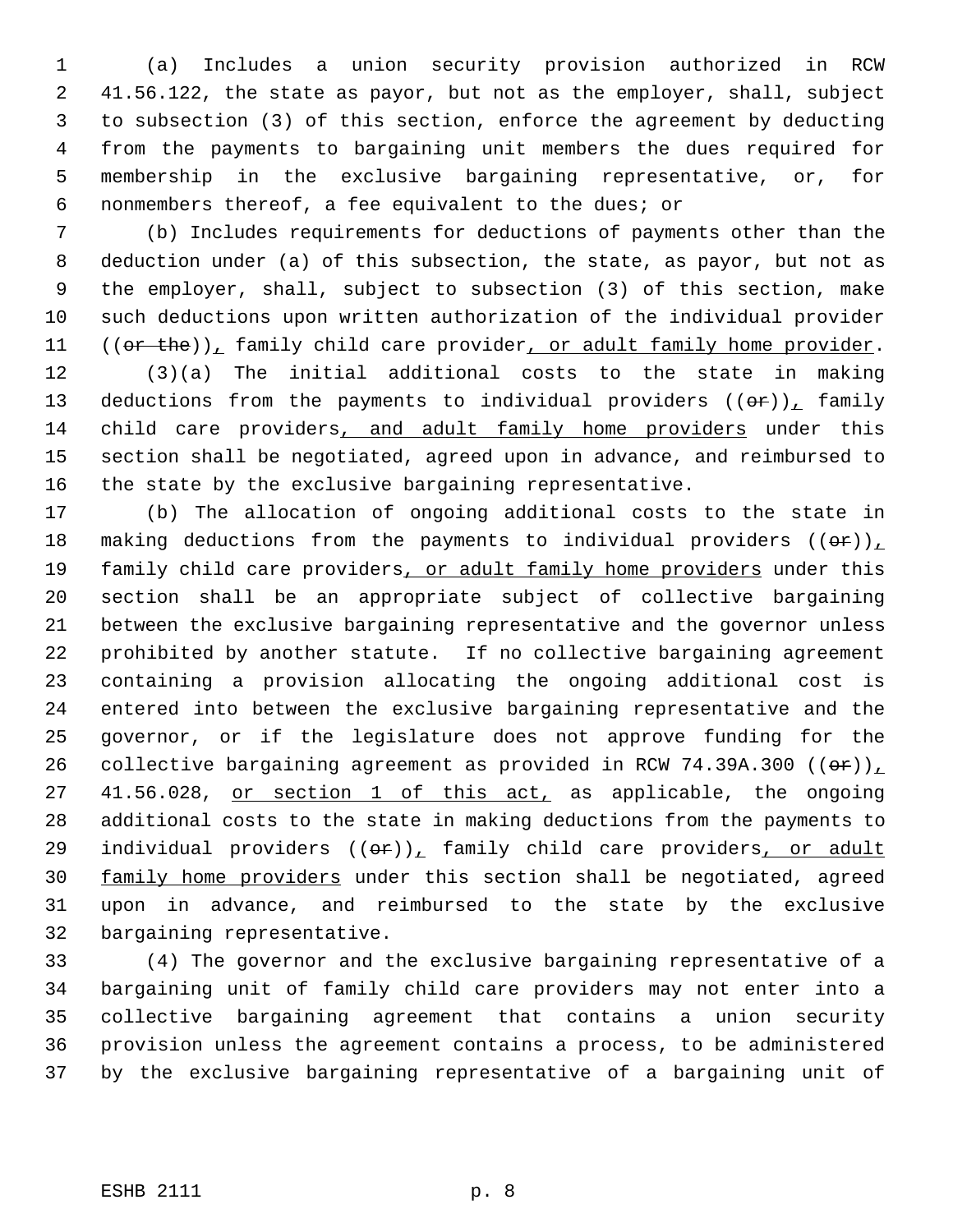family child care providers, for hardship dispensation for license- exempt family child care providers who are also temporary assistance for needy families recipients or WorkFirst participants.

 **Sec. 4.** RCW 41.04.810 and 2006 c 54 s 4 are each amended to read as follows:

 Individual providers, as defined in RCW 74.39A.240, ((and)) family child care providers, as defined in RCW 41.56.030, and adult family 8 home providers, as defined in RCW 41.56.030, are not employees of the state or any of its political subdivisions and are specifically and entirely excluded from all provisions of this title, except as provided 11 in RCW 74.39A.270  $((and))_1$  41.56.028, and section 1 of this act.

 **Sec. 5.** RCW 43.01.047 and 2006 c 54 s 5 are each amended to read as follows:

 RCW 43.01.040 through 43.01.044 do not apply to individual 15 providers under RCW 74.39A.220 through 74.39A.300 ((or to)), family 16 child care providers under RCW 41.56.028, or adult family home providers under section 1 of this act.

## **PART II - NEGOTIATED RULE MAKING**

 NEW SECTION. **Sec. 6.** A new section is added to chapter 70.128 RCW to read as follows:

 (1) Solely for the purposes of negotiated rule making pursuant to RCW 34.05.310(2)(a) and 70.128.040, a statewide unit of all adult family home licensees is appropriate. As of the effective date of this section, the exclusive representative of adult family home licensees in the statewide unit shall be the organization certified by the American arbitration association as the sole representative after the association conducts a cross-check comparing authorization cards against the department of social and health services' records and finds that majority support for the organization exists. If adult family home licensees seek to select a different representative thereafter, the adult family home licensees may request that the American arbitration association conduct an election and certify the results of the election.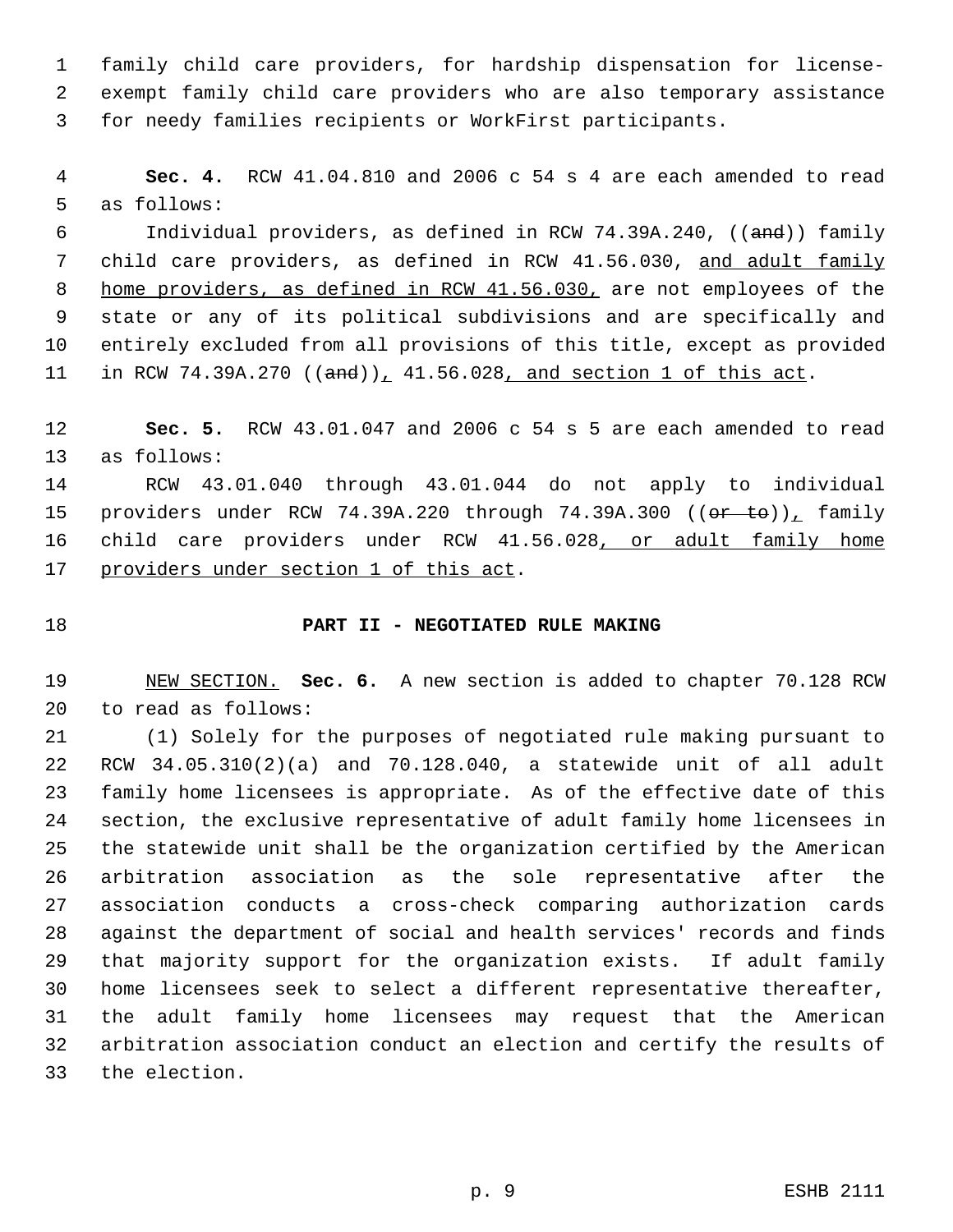(2) In enacting this section, the legislature intends to provide state action immunity under federal and state antitrust laws for the joint activities of licensees and their exclusive representative to the extent such activities are authorized by this chapter.

 **Sec. 7.** RCW 70.128.010 and 2001 c 319 s 6 and 2001 c 319 s 2 are each reenacted and amended to read as follows:

 Unless the context clearly requires otherwise, the definitions in this section apply throughout this chapter.

 (1) "Adult family home" means a residential home in which a person or persons provide personal care, special care, room, and board to more than one but not more than six adults who are not related by blood or marriage to the person or persons providing the services.

 (2) "Provider" means any person who is licensed under this chapter to operate an adult family home. For the purposes of this section, "person" means any individual, partnership, corporation, association, or limited liability company.

 (3) "Department" means the department of social and health services.

 (4) "Resident" means an adult in need of personal or special care in an adult family home who is not related to the provider.

 (5) "Adults" means persons who have attained the age of eighteen years.

(6) "Home" means an adult family home.

 (7) "Imminent danger" means serious physical harm to or death of a resident has occurred, or there is a serious threat to resident life, health, or safety.

 (8) "Special care" means care beyond personal care as defined by the department, in rule.

 (9) "Capacity" means the maximum number of persons in need of personal or special care permitted in an adult family home at a given time. This number shall include related children or adults in the home and who received special care.

 (10) "Resident manager" means a person employed or designated by the provider to manage the adult family home.

 (11) "Adult family home licensee" means a provider as defined in this section who does not receive payments from the medicaid and state-funded long-term care programs.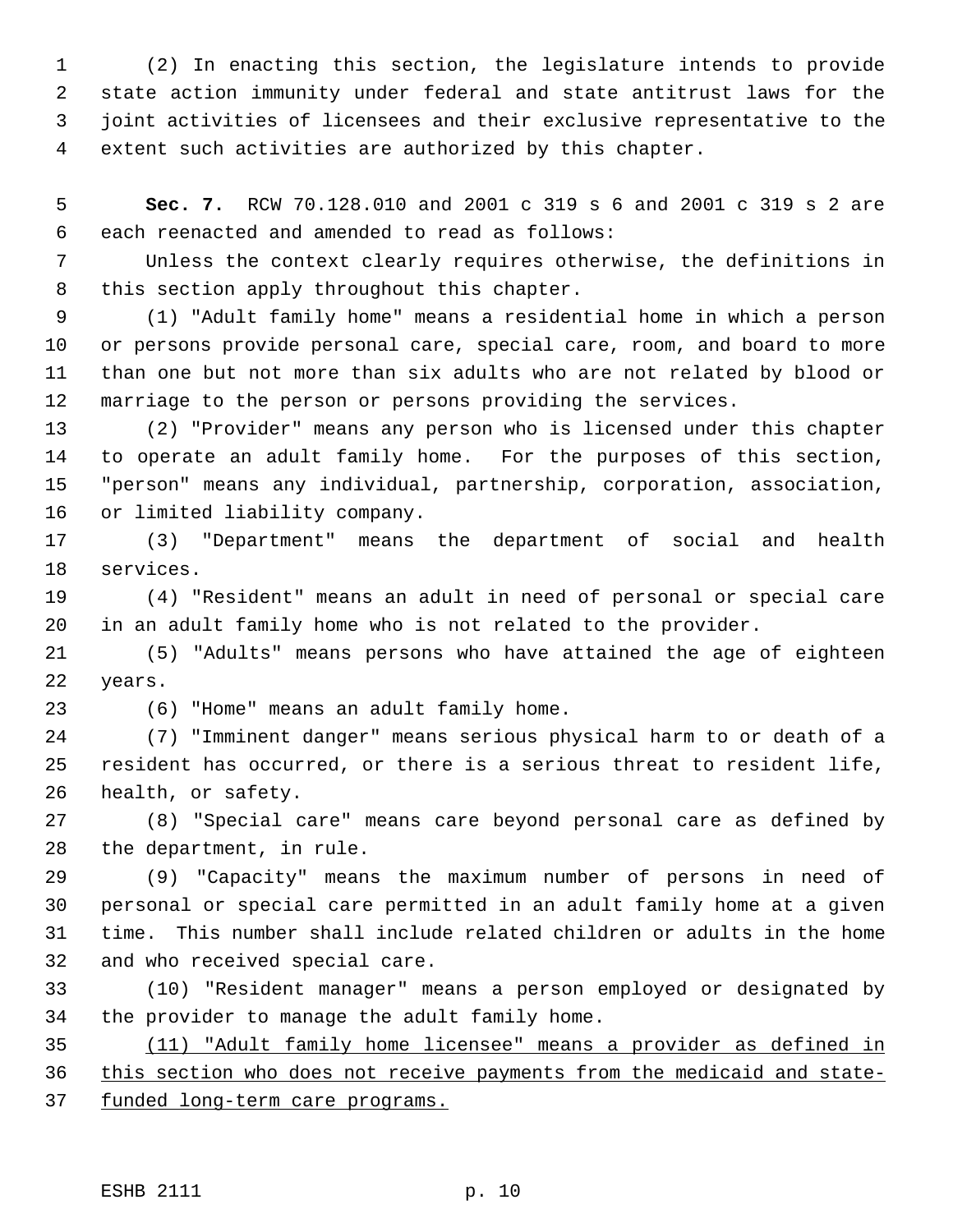**Sec. 8.** RCW 70.128.040 and 1995 c 260 s 3 are each amended to read as follows:

 (1) The department shall adopt rules and standards with respect to adult family homes and the operators thereof to be licensed under this chapter to carry out the purposes and requirements of this chapter. The rules and standards relating to applicants and operators shall address the differences between individual providers and providers that are partnerships, corporations, associations, or companies. The rules and standards shall also recognize and be appropriate to the different needs and capacities of the various populations served by adult family 11 homes such as but not limited to  $((the)$  persons who are 12 developmentally disabled ((and the)) or elderly. In developing rules and standards the department shall recognize the residential family- like nature of adult family homes and not develop rules and standards which by their complexity serve as an overly restrictive barrier to the development of the adult family homes in the state. Procedures and forms established by the department shall be developed so they are easy to understand and comply with. Paper work requirements shall be minimal. Easy to understand materials shall be developed for applicants and providers explaining licensure requirements and procedures.

 (2)(a) In developing the rules and standards, the department shall consult with all divisions and administrations within the department serving the various populations living in adult family homes, including the division of developmental disabilities and the aging and adult services administration. Involvement by the divisions and administration shall be for the purposes of assisting the department to develop rules and standards appropriate to the different needs and capacities of the various populations served by adult family homes. During the initial stages of development of proposed rules, the department shall provide notice of development of the rules to organizations representing adult family homes and their residents, and other groups that the department finds appropriate. The notice shall state the subject of the rules under consideration and solicit written recommendations regarding their form and content.

 (b) In addition, the department shall engage in negotiated rule making pursuant to RCW 34.05.310(2)(a) with the exclusive